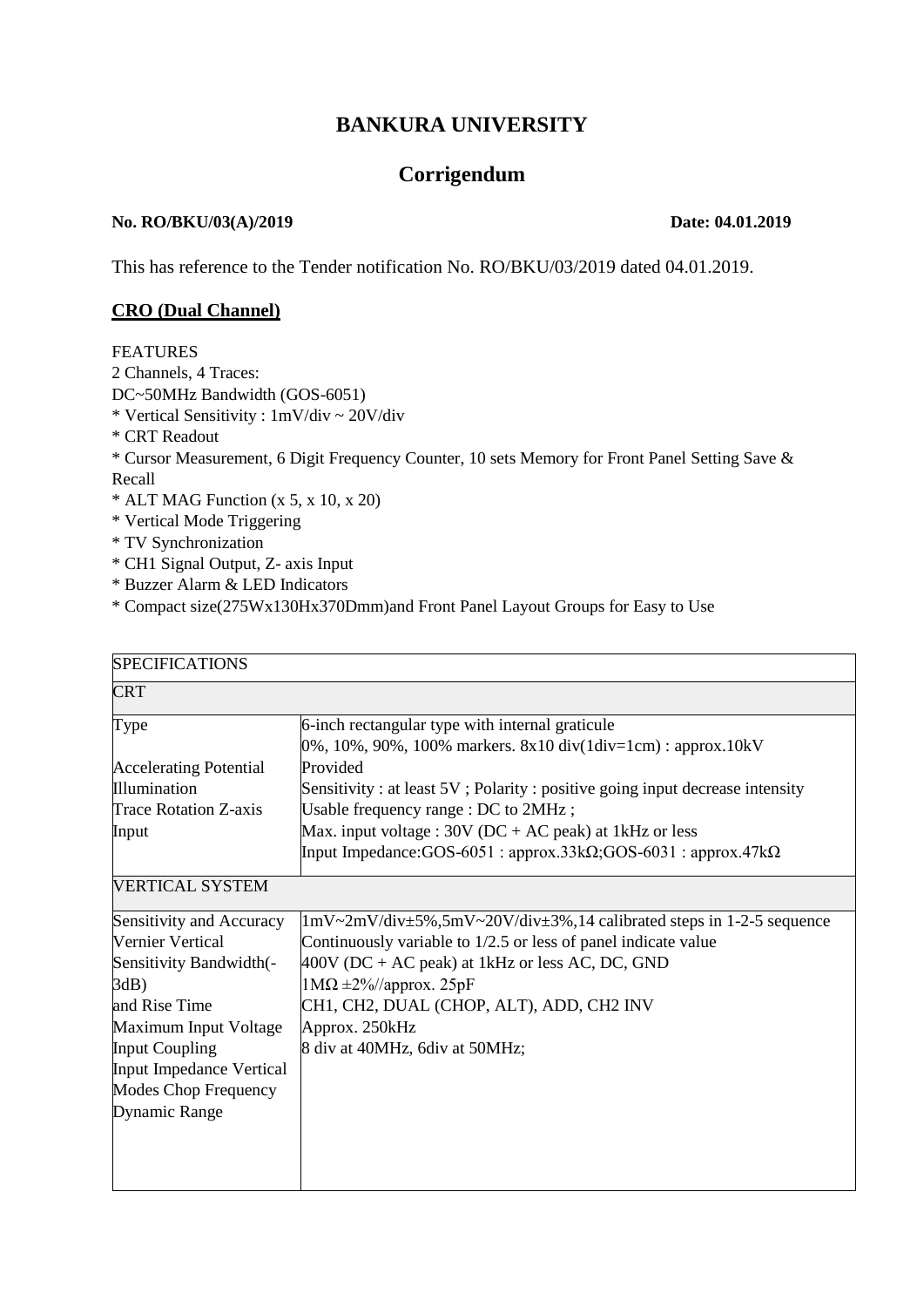| <b>HORIZONTAL SYSTEM</b>   |                                                                                                                                     |
|----------------------------|-------------------------------------------------------------------------------------------------------------------------------------|
| <b>Sweep Time</b>          | $0.2\mu s/div \sim 0.5s/div$ , 20 steps selectable in 1-2-5 sequence, continuous variable<br>control between steps at least 1 : 2.5 |
| Accuracy                   | $\pm 3\%$ , $\pm 5\%$ at x5 / x10MAG, $\pm 8\%$ at x 20MAG x5, x10, x20 MAG                                                         |
| Sweep Magnification        | GOS-6051 : 20ns/div (10ns/div are uncalibrated)                                                                                     |
|                            | Maximum Sweep Time (at $\frac{1}{100}$ GOS-6031 : 50ns/div (10ns/div $\sim$ 40nS/div are uncalibrated) Available                    |
| MAG)                       |                                                                                                                                     |
| <b>ALT-MAG Function</b>    |                                                                                                                                     |
| <b>TRIGGER</b>             |                                                                                                                                     |
| Trigger Mode Trigger       | AUTO, NORM, TV                                                                                                                      |
| Source Trigger Coupling    | VERT-MODE, CH1, CH2, LINE, EXT AC, HFR, LFR, TV-V(-), TV-H(-)                                                                       |
| <b>Trigger Slope</b>       | "+" $or$ " - "polarity"                                                                                                             |
| <b>Trigger Sensitivity</b> |                                                                                                                                     |
| <b>X-Y OPERATION</b>       |                                                                                                                                     |
| <b>Input Sensitivity</b>   | $X-axis : CH1 ; Y-axis : CH2 1mV/div \sim 20V/div$                                                                                  |
| Bandwidth                  | $X$ -axis: DC ~ 500kHz (-3dB) 3° or less from DC to 50kHz                                                                           |
| <b>Phase Difference</b>    |                                                                                                                                     |
| <b>OUTPUT SIGNAL</b>       |                                                                                                                                     |
| <b>CH1 Signal Output</b>   | Voltage: approx. $20mV/div$ (with 50 $\Omega$ terminated); Bandwidth: 50Hz to at least                                              |
| Calibrator Output          | $5MHz$ Voltage:0.5V $\pm$ 3%; Frequency : approx. 1kHz, square wave                                                                 |
|                            |                                                                                                                                     |

50MHz, Readout Analog Oscilloscope with Cursor Measurement and Frequency Counter ACCESSORIES:

User manual x 1, Power cord x 1 Probe-GTP-060A-4: 60MHz (10: 1/1:1) Switchable Passive Probe (one per channel) Instrument Cart, 450(W) x430(D) mm (120V Input Socket) Test Lead, BNC-BNC Heads

## **DSO (Dual Channel)**

Key performance specifications

200MHz, 150 MHz, 100 MHz, 70 MHz, 50 MHz, and 30 MHz 1

Bandwidth models 2-channel models

Up to 2 GS/s sample rate on all channels 2.5k point record length on all channels

Advanced triggers including pulse and line-selectable video triggers

Key features

7 inch WVGA (800X480) Active TFT Color Display 34 automated measurements

Dual window FFT, simultaneously monitors both the time and frequency domains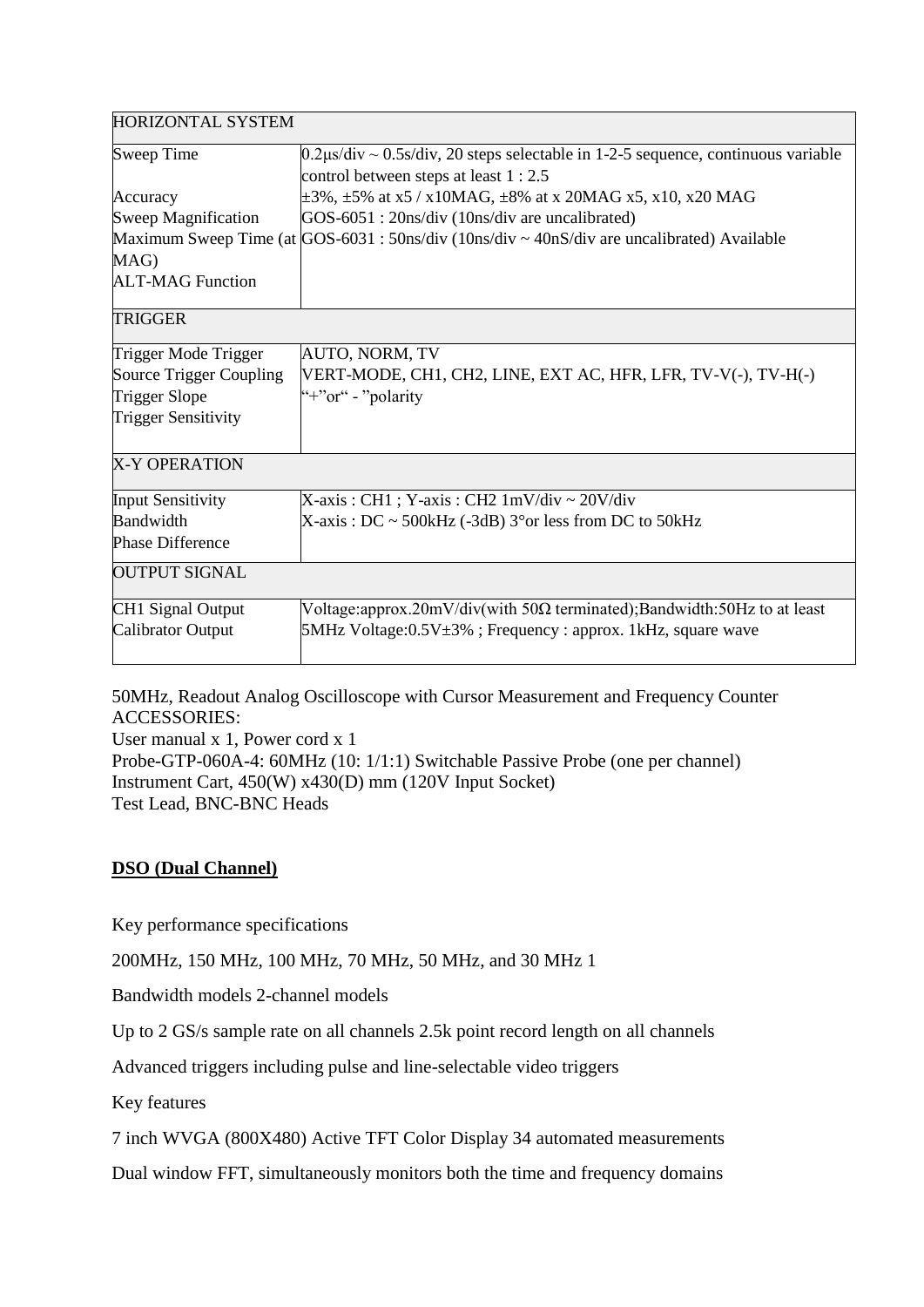Built-in waveform limit and TrendPlot™ testing Dual channel frequency counter.

Zoom Function

Automated, extended data logging feature Autoset and auto-ranging functions.

Built-in context-sensitive help Multiple-language user interface.

Small footprint and lightweight - Only 4.9 in. (124 mm) deep and 4.4 lb. (2 kg)

## **Connectivity**

USB 2.0 host port on the front panel for quick and easy data storage USB 2.0 device port on rear panel for easy connection to a PC

#### **Power supply (15V-0-15V) & 0-15V Variable**

| <b>OUTPUT</b>                           | 32V/2A                              | $\pm 15$ V/0.5A                    | 5V/5A               |
|-----------------------------------------|-------------------------------------|------------------------------------|---------------------|
| <b>Input Voltage</b>                    | 230V AC, $\pm 10\%$ , 50Hz, 1 Phase |                                    |                     |
| <b>Output Voltage</b>                   | $0$ to $32V$                        | 12V to 15V                         | 4.50 to 5.50V       |
| <b>Output Current</b>                   | $0$ to $2A$                         | 0.5A                               | 5A                  |
| Line Regulation $CV^*$                  | $\pm 2mV$                           | $\pm 0.1\%$                        | $\pm 0.1\%$         |
| <b>Load Regulation CV</b>               | $\pm 0.01\% \pm 2mV$                | $\pm 0.1\%$                        | $\pm 0.1\%$         |
| Line Regulation CC $*$                  | $\pm 0.1\%$ $\pm 250\mu A$          | N.A.                               | N.A.                |
| Load Regulation CC                      | $\pm 0.1\% \pm 250 \mu A$           | N.A.                               | N.A.                |
| Output Ripple CV                        | 1mV rms                             | 1mV rms                            | 1mV rms             |
| Output Ripple CC                        | $0.04\%$ rms                        | N.A.                               | N.A.                |
| Operating Temp.                         | 0 to 50 $\rm ^{\circ}C$             | 0 to 50 $\rm ^{\circ}C$            | 0 to $50^{\circ}$ C |
| Protection                              | OL/SC (CC type)                     | OL/SC (fold back                   | OL/SC (fold back    |
| $O/P$ OVP                               | N.A.                                | N.A.                               | Crowbar type        |
| 3 Digit DPM                             | V & I                               | Common 3 digit voltmeter with sel. |                     |
| Meter Accuracy                          | $\pm 3$ counts                      | $\pm 3$ counts                     | $\pm 3$ counts      |
| Input on/off                            | Rocker switch                       | Rocker switch                      | Rocker switch       |
| Single Turn Pots                        | Coarse $&$ fine to set $V$          | V set                              | V set               |
| Dimensions apprx. $W \times H \times D$ |                                     | $430 \times 133 \times 250$        |                     |
| (mm)                                    |                                     |                                    |                     |
| Weight apprx.                           |                                     | 12.0 <sub>kg</sub> .               |                     |

#### SPECIFICATIONS: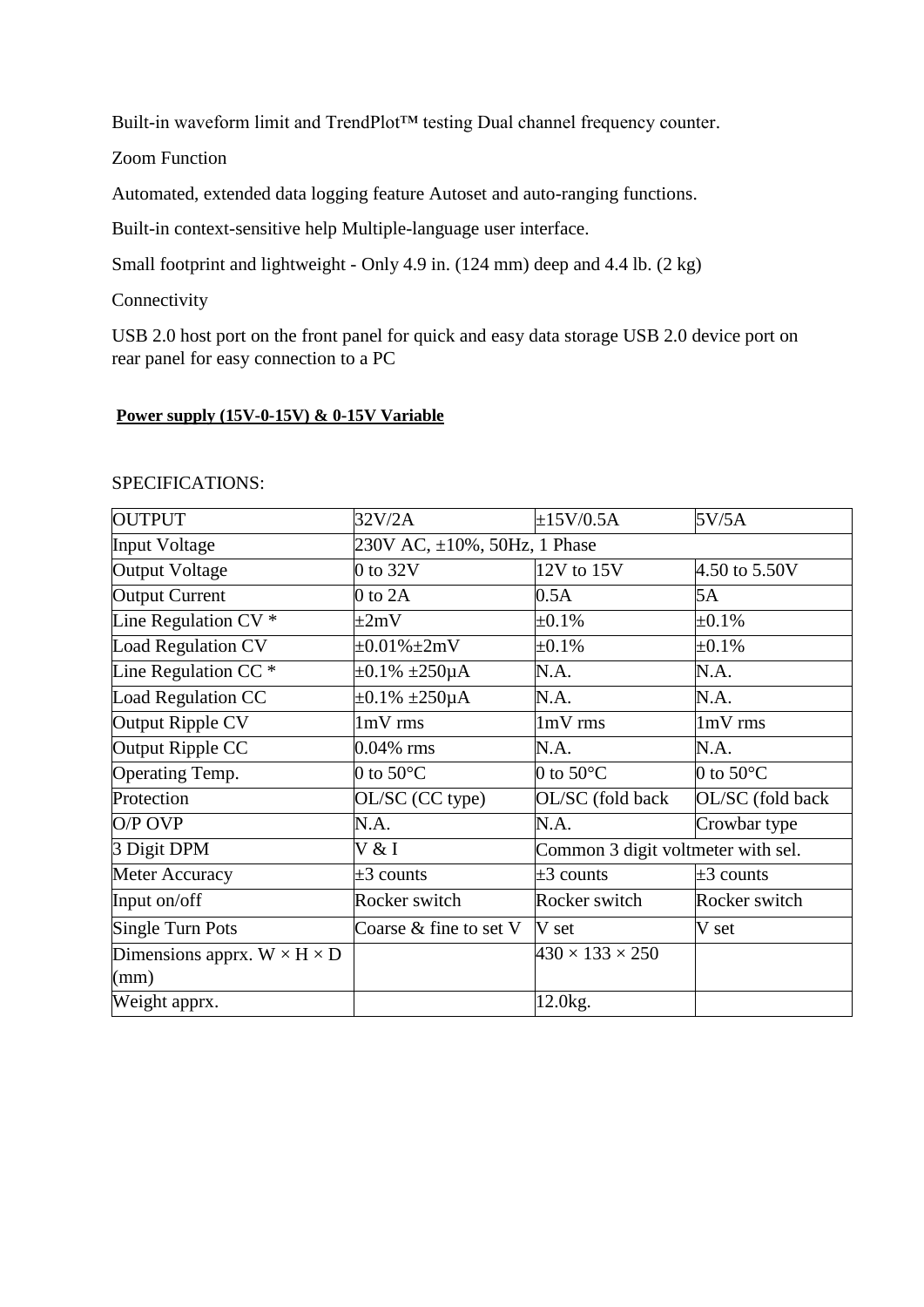## **Multi -meter (Digital)**

Specifications

|                          | Range                                                                             | Best accuracy    |
|--------------------------|-----------------------------------------------------------------------------------|------------------|
| DC Voltage               | 60mV/600mV/6V/60V/600V/1000V                                                      | $\pm (.5\% + 1)$ |
| <b>AC Voltage</b>        | 60mV/600mV/6V/60V/600V/750V                                                       | $\pm(1\% + 3)$   |
| <b>DC</b> Current        | 600μA/6000μA/60mA/600mA/6A/10A                                                    | $\pm(1\% + 3)$   |
| <b>AC Current</b>        | 600µA/6000µA/60mA/600mA/6A/10A                                                    | $\pm(1.2\% + 5)$ |
| Resistance               | 600 $\Omega$ /6K $\Omega$ /60K $\Omega$ /600K $\Omega$ /6M $\Omega$ /60M $\Omega$ | $\pm(1\% + 2)$   |
| Capacitance              | 40nF/400nF/4μF/40μF/400μF/4000μF                                                  | $\pm(3\% + 5)$   |
| Frequency                | 10Hz-10MHz                                                                        | $\pm(.1\% + 4)$  |
| Temperature              | $-40^0C - 1000^0C$                                                                | $\pm(1.2\% + 3)$ |
| <b>Band Width</b>        | 45Hz~3KHz                                                                         |                  |
| Analog Bar Graph         | 61                                                                                |                  |
| Display Count            | 6000                                                                              |                  |
| <b>Auto Range</b>        | Yes                                                                               |                  |
| True RMS                 | Yes                                                                               |                  |
| Diode                    | Yes                                                                               |                  |
| Auto Power off           | 15 minutes                                                                        |                  |
| <b>Continuity Buzzer</b> | Yes                                                                               |                  |
| Duty cycle               | $0.1 - 99.9\%$                                                                    | Yes              |
| Low Battery indication   | < 7.5V                                                                            | Yes              |
| Data Hold                | Yes                                                                               |                  |
| <b>Relative Mode</b>     | Yes                                                                               |                  |
| Max/Min                  | Yes                                                                               |                  |
| Peak Value               | Yes                                                                               |                  |
| <b>LCD</b> Backlight     | Yes                                                                               |                  |
| <b>Input Protection</b>  | Yes                                                                               |                  |
| Input impedance for      | Around $10M\Omega$                                                                | Yes              |
| <b>DCV</b>               |                                                                                   |                  |

## General Characteristics

| Power       | 9V Battery                                                                       |
|-------------|----------------------------------------------------------------------------------|
| LCD Size    | $65$ mn x 43 mn                                                                  |
| Accessories | Battery, Test lead, Multi-purpose socket, PC<br>software cd, usb interface cable |

## **Temporal Coherence experiment**

Temporal coherence using specially designed Michelson interferometer with one extended arm (preferably at least more than 30cm )to study temporal coherency of light source The movement of the mirror should be very smooth so that it does not deviate from its axis of motion and perfectly aligned.